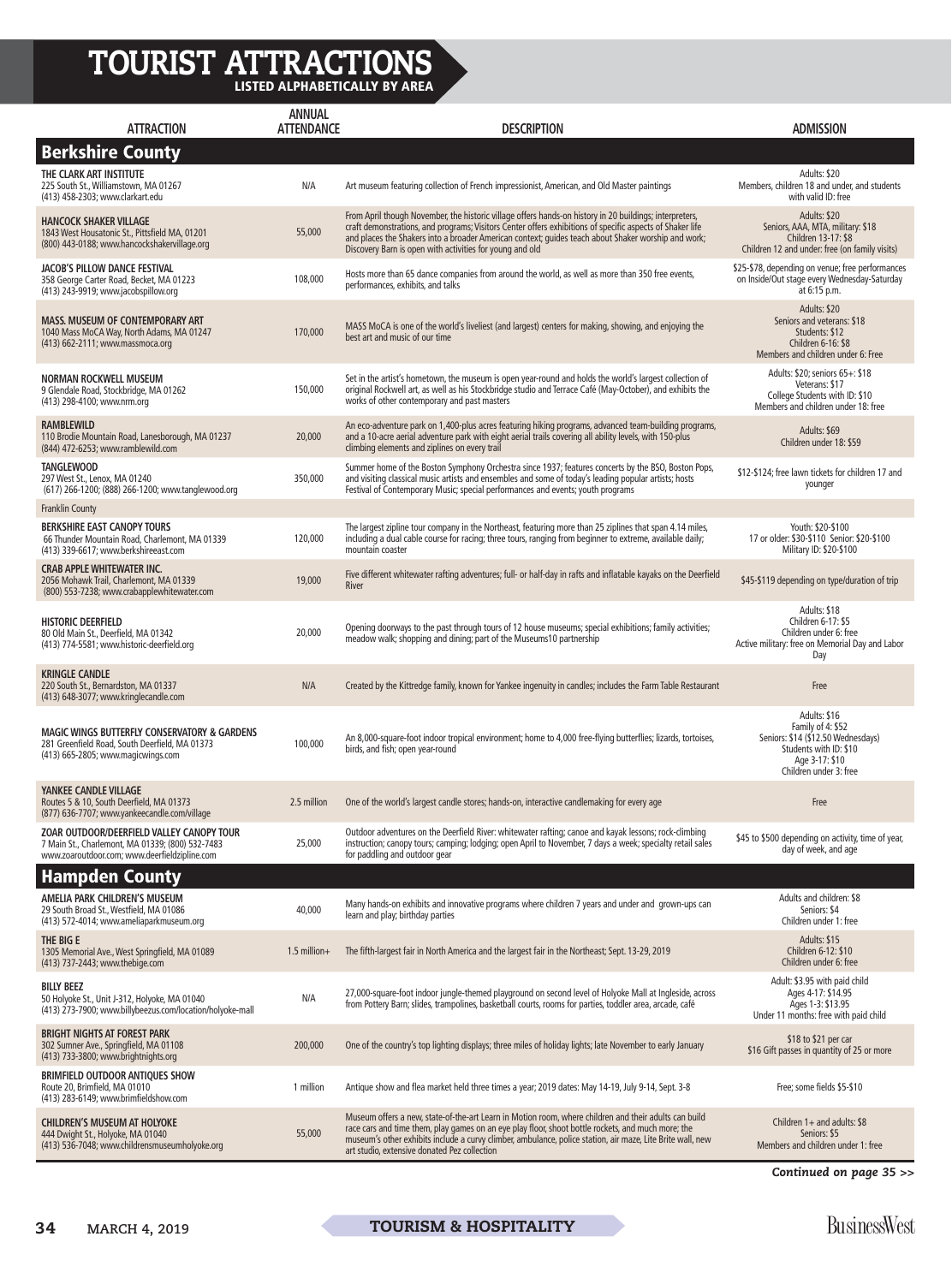## TOURIST ATTRACTIONS LISTED ALPHABETICALLY BY AREA

| >> Continued<br>from page 34 ATTRACTION                                                                                                | <b>ANNUAL</b><br><b>ATTENDANCE</b> | <b>DESCRIPTION</b>                                                                                                                                                                                                                                                                                                                                                                                                   | <b>ADMISSION</b>                                                                                                                    |
|----------------------------------------------------------------------------------------------------------------------------------------|------------------------------------|----------------------------------------------------------------------------------------------------------------------------------------------------------------------------------------------------------------------------------------------------------------------------------------------------------------------------------------------------------------------------------------------------------------------|-------------------------------------------------------------------------------------------------------------------------------------|
| CITYSTAGE/SYMPHONY HALL<br>Box Office: 1 Columbus Center, Springfield, MA 01103<br>(413) 788-7033; www.citystage.symphonyhall.com      | 25,000                             | Broadway tours, off-Broadway comedies, stand-up comedy, dramas, musicals, and concerts; October<br>through May in the 487-seat Blake Theatre and the 2,611-seat Symphony Hall; 70-seat Winifred Arms<br>Studio Theatre at CityStage hosts numerous community events, performances, and meetings                                                                                                                      | Varies by performance; members have many perks                                                                                      |
| <b>HOLYOKE MERRY-GO-ROUND</b><br>221 Appleton St., Holyoke, MA 01040<br>(413) 538-9838; www.holyokemerrygoround.org                    | 50,000                             | Installed at Mountain Park in 1929, now in downtown Holyoke; children's birthday parties; field trips;<br>private parties; group rates for nonprofit schools, camps, and day care                                                                                                                                                                                                                                    | \$2 per ride or \$10 for 6 rides                                                                                                    |
| INTERNATIONAL VOLLEYBALL HALL OF FAME<br>444 Dwight St., Holyoke, MA 01040<br>(413) 536-0926; www.volleyhall.org                       | 10,000                             | Showcases the people and history of the sport, which was invented in Holyoke; interactive displays;<br>database computer helps teach about volleyball                                                                                                                                                                                                                                                                | Adults: \$8<br>Seniors, students ages 7-17, and active and retired<br>military: \$5; children under 6: free                         |
| <b>INTERSKATE 91 SOUTH</b><br>Hampshire Mall, 2043 Boston Road, Wilbraham, MA 01095<br>(413) 543-3991; www.interskate91.com/south      | N/A                                | Skating rink open to all ages and ability levels; DJs; laser tag; Play Quest indoor playground; rentals;<br>parties; lessons                                                                                                                                                                                                                                                                                         | Prices vary by day and range from \$3 to \$10                                                                                       |
| LUPA ZOO<br>68 Nash Hill Road, Ludlow, MA 01056<br>(413) 589-9883; www.lupazoo.org                                                     | 30,000                             | A nonprofit zoo for recreation and education featuring a giraffe, Himalayan bears, a black panther, ring-<br>tailed lemurs, etc.; birthday parties; field trips; handicap-accessible                                                                                                                                                                                                                                 | Adults: \$15<br>Seniors: \$12<br>Children 2-12: \$10<br>Children under 2: free                                                      |
| <b>MGM SPRINGFIELD</b><br>One MGM Way, Springfield, MA 01103<br>(413) 273-5000; www.mgmspringfield.com                                 | N/A                                | 125,000 square feet of casino space featuring 2,550 gaming machines, 120 table games, and 23 poker<br>tables; free parking; open 24/7; site also includes restaurants, retail, a hotel, a seven-screen movie theater,<br>and a 10-lane bowling alley                                                                                                                                                                 | Free to enter casino                                                                                                                |
| NAISMITH MEMORIAL BASKETBALL HALL OF FAME<br>1000 Hall of Fame Ave., Springfield, MA 01105<br>(877) 446-6752; www.hoophall.com         | 150,000                            | Dedicated to preserving the history of the sport and its greatest players                                                                                                                                                                                                                                                                                                                                            | Adults: \$24<br>Seniors $65 +: $18$<br>Children 5-15: \$16<br>Children under 5: free                                                |
| NOBLE AND COOLEY CENTER FOR HISTORIC PRESERVATION<br>42 Water St., Granville, MA 01034<br>(413) 357-6321; www.ncchp.org                | N/A                                | Museum created to preserve and incorporate the rich history of Granville and the surrounding areas;<br>housed within the historic buildings of the Noble & Cooley drum factory; offers a unique opportunity to<br>experience Yankee ingenuity as it impacted manufacturing from the mid-1800s forward                                                                                                                | Adults: \$5<br>Children: \$3                                                                                                        |
| <b>POTTERVILLE</b><br>1702 Riverdale St., West Springfield, MA 01089<br>(413) 739-9998; www.potterville.com                            | N/A                                | Offers children and adults hands-on education (from basic to intermediate) in working with clay and<br>making their own creations; no experience necessary                                                                                                                                                                                                                                                           | Group classes: \$23<br>Private lessons: \$30<br>Prices include materials                                                            |
| ROBERT E. BARRETT FISHWAY<br>1 Canal St., Holyoke, MA 01040<br>(413) 536-9444                                                          | 11,000                             | Holyoke Gas & Electric's fishway on the Connecticut River lifts migrating fish over the Holyoke Dam, an<br>occurence that can be seen only for six weeks in the spring; shad, Atlantic salmon, and other anadromous<br>fish can be seen on their annual journey to spawn in the place of their birth with help from a fish lift                                                                                      | Free, early May through mid-June<br>Wed. to Sun., 9 a.m. to 5 p.m.                                                                  |
| <b>SIX FLAGS NEW ENGLAND</b><br>1623 Main St., Agawam, MA 01001<br>(413) 786-9300; www.sixflags.com                                    | N/A                                | New England's largest theme and water park                                                                                                                                                                                                                                                                                                                                                                           | Adults: \$63.99<br>Children under 54": \$53.99<br>Children 2 and under: free<br>Season Pass: \$86.99                                |
| SPRINGFIELD ARMORY NATIONAL HISTORIC SITE<br>1 Armory Square, Springfield, MA 01105<br>(413) 734-8551; www.nps.gov/spar                | 22,000                             | Founded in 1794 by President Washington as America's first and only national arms factory, Springfield<br>Armory developed and manufactured firearms for U.S. soldiers until 1968; the national historic site<br>maintains a world-class arms collection as part of its commemoration of the Armory role in the nation's<br>military and industrial history; exhibits, films, special events, public-school programs | Free                                                                                                                                |
| SPRINGFIELD THUNDERBIRDS<br>45 Bruce Landon Way, Springfield, MA 01103<br>(413) 739-4625; www.springfieldthunderbirds.com              | N/A                                | Affiliated with the National Hockey League's Florida Panthers, the Springfield Thunderbirds play 38 regular-<br>season home games at the MassMutual Center from October to April                                                                                                                                                                                                                                     | Starting at \$10                                                                                                                    |
| <b>SPRINGFIELD MUSEUMS</b><br>21 Edwards St., Springfield, MA 01103<br>(413) 263-6800; www.springfieldmuseums.org                      | 400,000                            | George Walter Vincent Smith Art Museum, D'Amour Museum of Fine Arts, Springfield Science Museum,<br>Wood Museum of Springfield History, the Amazing World of Dr. Seuss Museum, and Dr. Seuss National<br>Memorial Sculpture Garden, plus courses for adults and children                                                                                                                                             | Adults: \$25; Seniors and college students with<br>ID: \$16.50<br>Children 3-17: \$13; under 3: free<br>Springfield residents: free |
| SPRINGFIELD SYMPHONY ORCHESTRA<br>Box Office: 1350 Main St., Springfield, MA 01103<br>(413) 733-2291; www.springfieldsymphony.org      | 20,000                             | Performs a wide variety of music, including classical, pops, opera, chamber, and educational programs,<br>historic Symphony Hall at 34 Court St. in Springfield                                                                                                                                                                                                                                                      | Adults: \$22 to \$65<br>Seniors: \$5 off price<br>Children 4-17: half-price                                                         |
| <b>STORROWTON VILLAGE</b><br>1305 Memorial Ave., West Springfield, MA 01089<br>(413) 737-2443; www.storrowtonvillage.com               | 5,000                              | Guided tours by costumed interpreters of the 18th- and 19th-century village including the farmhouse,<br>law office, schoolhouse, blacksmith shop, and country store; gift shop; weddings; public programs; school<br>programs                                                                                                                                                                                        | \$7; under 6: free                                                                                                                  |
| <b>TITANIC MUSEUM</b><br>208 Main St., Indian Orchard, MA 01151<br>(413) 543-4770; www.titanic1.org                                    | 4,000                              | Titanic legends come to life throughout the museum, a tribute to the ill-fated liner; many rare artifacts tell<br>stories of passengers and crew; experience Titanic from her launch to a pop-culture icon with a panorama<br>of Titanic movie memorabilia                                                                                                                                                           | Adults: \$4<br>Children 6-12: \$2<br>Children under 6: free                                                                         |
| <b>VALLEY BLUE SOX</b><br>Offices: 100 Congress St., Springfield, MA 01104<br>(413) 533-1100; www.valleybluesox.com                    | 30,000                             | Collegiate summer baseball team based in Holyoke; plays 22 home games each summer at MacKenzie<br>Stadium                                                                                                                                                                                                                                                                                                            | <b>General Admission: \$7</b><br>Age 6-12: \$5; under 6: free<br>Seniors and military: \$5                                          |
| WISTARIAHURST MUSEUM<br>238 Cabot St., Holyoke, MA 01040<br>(413) 322-5660; www.wistariahurst.org                                      | 14,000                             | Historic house museum, the former home of the prominent William Skinner Family of Holyoke; visitors are<br>led through the 26-room mansion and can take self-guided tours of the gardens; museum offers a wide<br>variety of programs and events including workshops, concerts, lectures, and demonstrations                                                                                                         | Adults: \$7 donation<br>Seniors and Holyoke residents: \$5<br>Children under 18: free                                               |
| THE ZOO IN FOREST PARK AND EDUCATION CENTER<br>302 Sumner Ave., Springfield, MA 01108<br>(413) 733-2251; www.forestparkzoo.org         | 45,000                             | More than 150 animals in more than 80 native and exotic species; family-friendly destination open daily<br>March to November; activities include zoo camp, zoo parties, discovery programs, quest speakers, keeper<br>talks, zoo tours, and special events; Zoo on the Go program visits homes, schools, camps, libraries, and<br>businesses                                                                         | Adults: \$10<br>Seniors and military: \$7<br>Children 1-12: \$5; under 1: free                                                      |
| <b>Hampshire County</b>                                                                                                                |                                    |                                                                                                                                                                                                                                                                                                                                                                                                                      |                                                                                                                                     |
| BENESKI MUSEUM OF NATURAL HISTORY<br>11 Barrett Hill Road, Amherst, MA 01002<br>(413) 542-2165; www.amherst.edu/museums/naturalhistory | 22,000                             | Collections and exhibits include the skeletons of Ice Age mammals, the fossil bones and tracks of<br>dinosaurs, and other paleontological, geological, and anthropological materials collected since the 1830s                                                                                                                                                                                                       | Free                                                                                                                                |
| <b>EMILY DICKINSON MUSEUM</b><br>280 Main St., Amherst, MA 01002<br>(413) 542-8161; www.emilydickinsonmuseum.org                       | 14,000                             | Emily Dickinson homestead and neighboring Evergreens, home to the poet's brother and sister-in-law;<br>open March through December; part of the Museums10 partnership                                                                                                                                                                                                                                                | Adults: \$15<br>Seniors: \$13<br>Students with valid ID and youth: \$10<br>Children under 6: free                                   |

*Continued on page 36 >>*